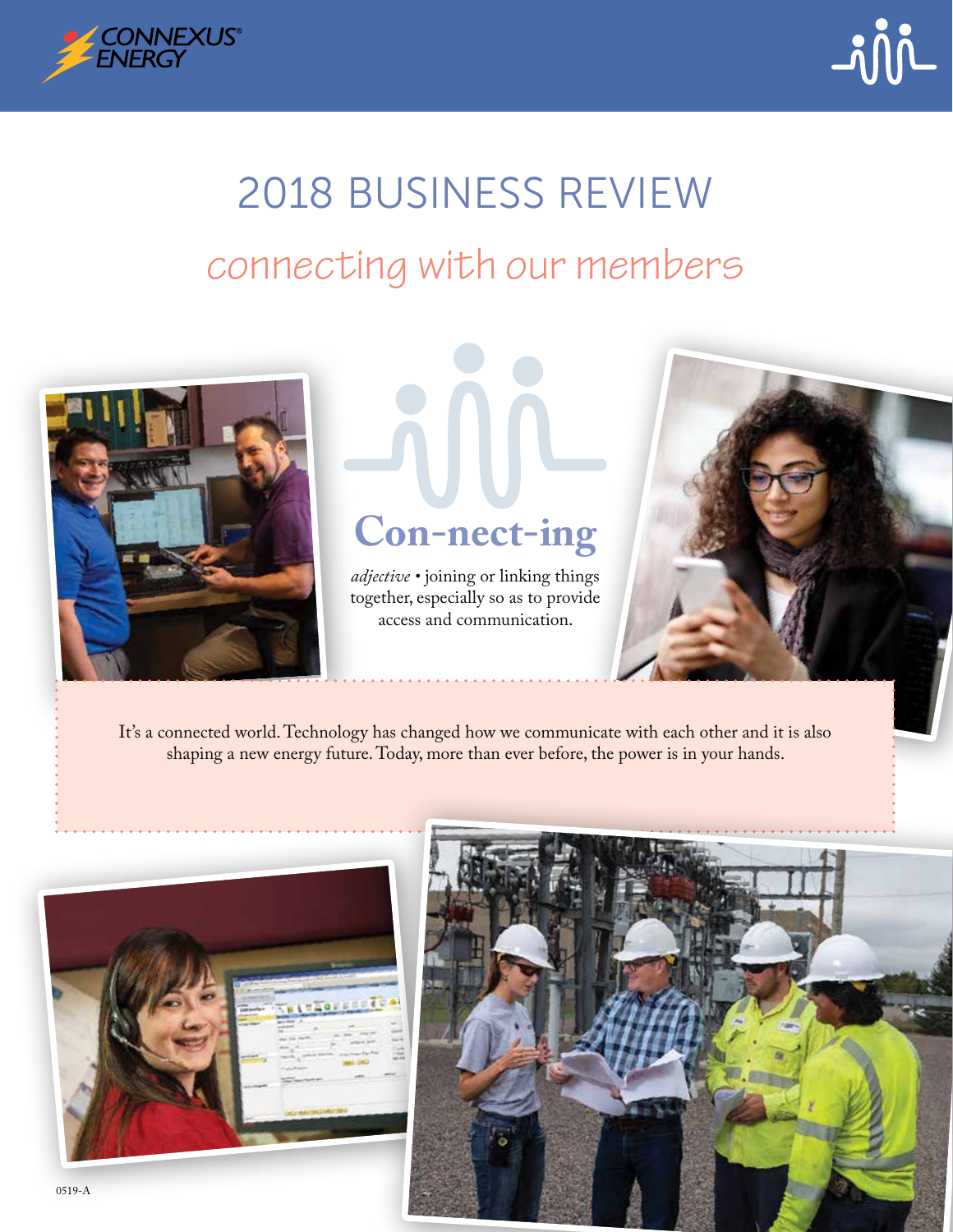#### MESSAGE TO OUR MEMBERS

"Connecting" – a word that unites. It's about linking, joining, and engaging. At Connexus Energy, we are connecting with our members and building new relationships that are beneficial to us all.

Connexus Energy's distribution system – the poles, lines, and substations – is the strongest connection we have with our members. We continually expand and upgrade our system so that members can count on reliable and safe electricity. We do this while keeping rates affordable. We are proud of the fact that for the past two years, Connexus' rates have held steady.

Last year, we elevated connecting to a new level. Our solar plus storage project in Athens Township and Ramsey gained national recognition for the connection between solar energy and battery storage. The project is one of the first in the country to use batteries integrated with a solar array to align the energy delivery to when it's most valuable. As solar costs are decreasing, and members' enthusiasm for renewable energy is increasing, we plan to build additional solar arrays in the next few years.

How do you connect with 133,000+ members? New technology now makes it possible to engage with members on a level that was not possible just a few years ago. The new Advanced Meter Infrastructure (AMI) meters open a world of possibilities for offering programs and services that add value for our members. Programs like the new Peak-Time Rebate allow you to decide how much energy you want to save. On this program, you help us save energy on days when it is most expensive for energy to be produced. In turn, we pay you for each kilowatt-hour of energy saved when compared to your normal usage. Yes, the power is in your hands.

Technology has changed how we communicate and interact with members. When it comes to connecting, the choice is yours. Want to pay your bill online? In 2018, we expanded our online account options. Don't want to talk to us on the phone? We've now added online chat capability. No time to phone in an outage? We have it covered. Send us the details online. On social media, the Connexus community continues to grow in size and we always appreciate your feedback and insight.



Connecting with members helps achieve outstanding results. Connexus Energy continues to be among the most highly-rated electric utilities for customer satisfaction by J.D. Power, which ranks utilities based on power quality and reliability, price, billing and payment, corporate citizenship, communications, and customer service.

Moving forward, our Board, management team, and employees are experienced, innovative, and focused on doing what's in the best interest of all of our members. Connecting with you is at the center of all we do.

Thank you for your continued support.

Frances E. Bato

Greg Ridderbusch President & Chief Executive Officer

Fran Bator Board Chair

# at a glance

133,000+ Residential and commercial members

\$273 million

Annual revenue

in energy sales

\$382 million Utility plant investment

2.3 billion Annual kilowatt hours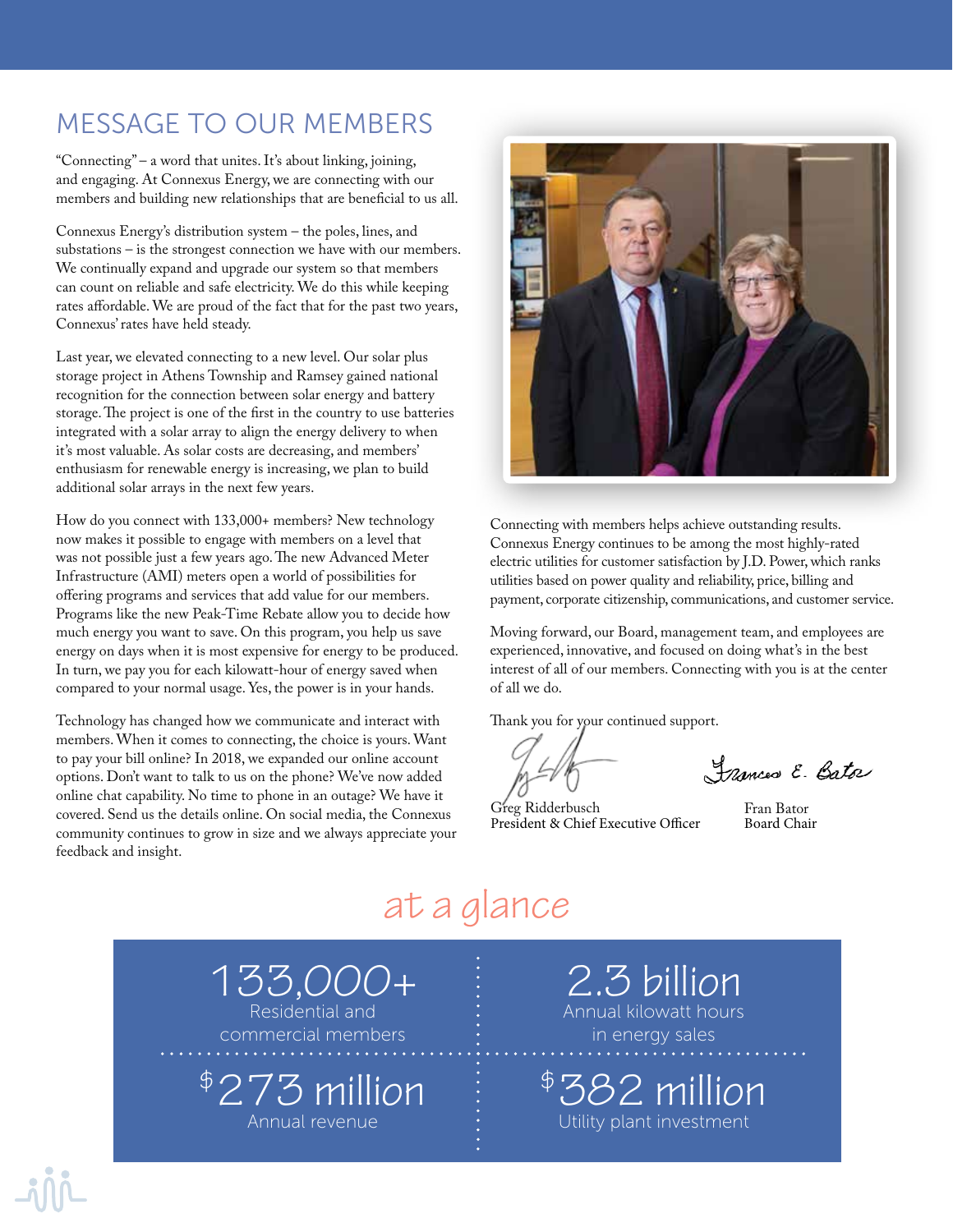#### NEW WAYS OF CONNECTING

Connexus Energy's two new solar plus storage sites in Ramsey and Athens Township are leading the way in the solar community. Construction began in the summer of 2018 and both sites were fully operational before the end of the year. The two arrays span 54 acres and between them have 41,000+ solar panels and 3,150 Lithium Iron Phosphate batteries installed. The project is one of the first in the country to use batteries integrated with a solar array to align the energy delivery to when it is most valuable. In other words, Connexus now has the ability to save the power that the solar panels produce and use that power at times when electricity demand is at its peak – mainly during the

summer months. This will help us save in power supply costs. The two sites add 10 megawatts of renewables to Connexus' energy mix with 15 megawatts of battery storage.







### NEW METERS, NEW POSSIBILITIES

Connecting members with data from their meters is now possible thanks to AMI (Advanced Meter Infrastructure) meters. AMI installations were completed in 2018, and today our members benefit from this meter technology. AMI meters, coupled with technology like Wi-Fi thermostats, and innovative programs such as Peak-Time Rebate, help members efficiently manage their energy use.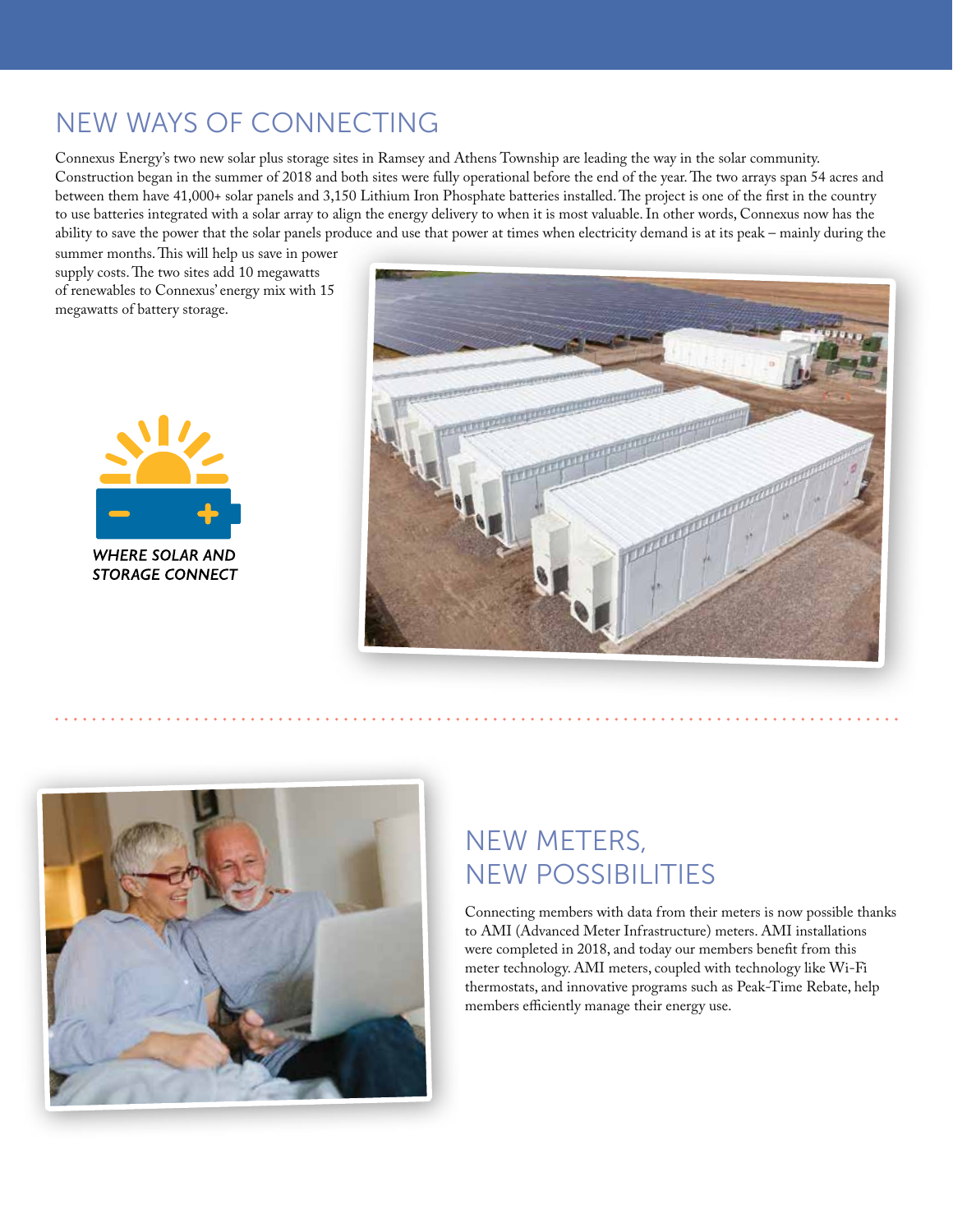### FINANCIAL HIGHLIGHTS

The complete audited financial statements can be viewed online at connexusenergy.com.

| <b>STATEMENTS OF OPERATIONS (in thousands)</b>                     |               |               |
|--------------------------------------------------------------------|---------------|---------------|
|                                                                    | 2018          | 2017          |
| <b>Electric Revenue</b>                                            | \$<br>272,683 | \$<br>262,706 |
| <b>Cost of Power</b>                                               | 197,269       | 198,770       |
| Gross margin                                                       | 75,414        | 63,936        |
| <b>Operating Expenses - including interest</b>                     | 61,612        | 60,564        |
| <b>Other Non-Operating Income</b>                                  | 7,860         | 10,432        |
| <b>Net Margin</b>                                                  | \$<br>21,662  | \$<br>13,804  |
| <b>BALANCE SHEETS (in thousands)</b><br>December 31, 2018 and 2017 |               |               |
| Assets                                                             | 2018          | 2017          |
| <b>Utility Plant</b>                                               |               |               |
| Total utility plant                                                | \$<br>382,589 | \$<br>349,577 |
| Less accumulated depreciation                                      | (141, 222)    | (137, 983)    |
| Total utility plant, net                                           | 241,367       | 211,594       |
| <b>Other Property and Investments</b>                              |               |               |
| Investments in associated organizations                            | 146,366       | 140,837       |
| Other investments                                                  | 9,582         | 9,530         |
| Other assets                                                       | 12,753        | 12,390        |
| Total other property and investments                               | 168,701       | 162,757       |
| <b>Current Assets</b>                                              |               |               |
| Cash and cash equivalents                                          | 4             | 178           |
| Accounts receivable, net                                           | 28,962        | 27,128        |
| <b>Material and supplies</b>                                       | 3,576         | 2,818         |
| <b>Other</b>                                                       | 1,253         | 878           |
| Total current assets                                               | 33,795        | 31,002        |
| <b>Total Assets</b>                                                | \$<br>443,863 | \$<br>405,353 |
| Patrons' Equity and Liabilities                                    |               |               |
| Patrons' Equity                                                    | \$<br>200,063 | \$<br>186,383 |
| Long-Term Debt, Less Current Maturities                            | 163,796       | 149,549       |
| Other Long-Term Liabilities, Less Current Maturities               | 25,183        | 5,350         |
| <b>Current Liabilities</b>                                         |               |               |
| Accounts payable                                                   | 31,275        | 37,925        |
| <b>Customer deposits</b>                                           | 1,619         | 1,303         |
| <b>Accrued liabilities</b>                                         | 11,671        | 10,943        |
| Debt due within one year                                           | 10,256        | 13,900        |
| <b>Total current liabilities</b>                                   | 54,821        | 64,071        |
| <b>Total Patrons' Equity and Liabilities</b>                       | \$<br>443,863 | \$<br>405,353 |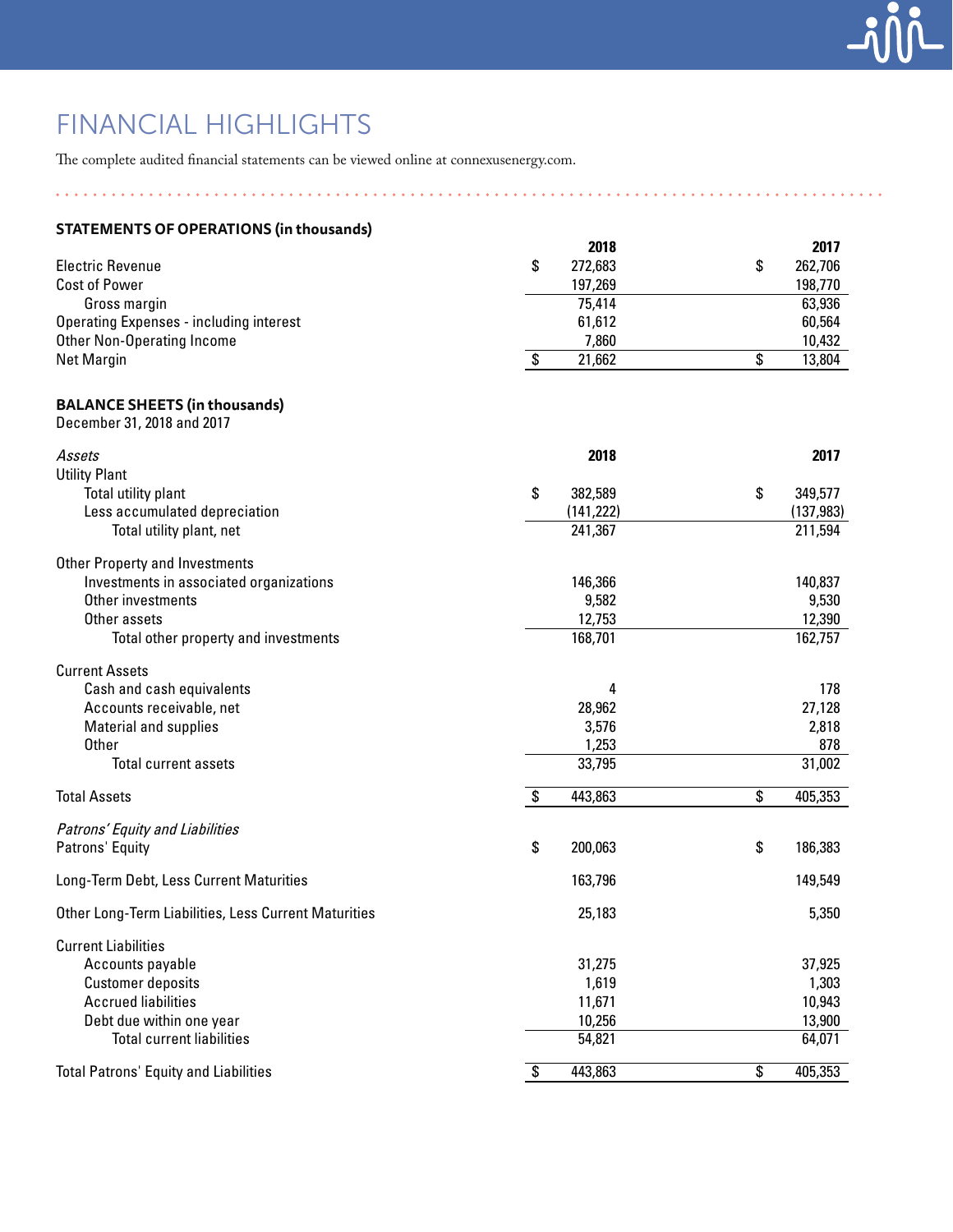#### 2018 HIGHLIGHTS



#### environment

More than **25%** of our energy comes from renewable resources such as solar and wind. As technology advances and costs decrease for generating and storing renewable energy, we will continue to offer more renewable energy to our members.

#### at the top

In the J.D. Power Residential Electric Study, Connexus showed a strong performance in Power Quality and Reliability for 2018 when compared to our competitive set of 34 other utilities in the Midwest.\* This is one of the key drivers of overall satisfaction for utility customers.

### holding steady

New initiatives are helping to reduce costs. For **2** years in a row, there is no rate increase for basic electric service.

# on for reliability

On average, our members experience **1** outage every **2** years. In national comparisons, we rank in the top tier of all utilities.

#### cash back

Members received **\$8** million in Cash Back. As our member, you receive Cash Back annually based on the amount of electricity you use.

#### community

We invested more than **\$400,000** in the community. We believe the best way we can help is by supporting organizations who have the expertise to make a difference in the lives of our members.

#### charged up

Connexus Energy is committed to helping members adopt electric vehicles (EVs). While still in the early stages, **55** electric vehicles were added to our EV programs last year. As EVs become more widespread in Minnesota, we continue to expand the offering of incentives to our members.

## safety

Driving safely is one of our most important safety activities. Employees drove **1.3** million miles with only one preventable accident.



*\*Results based on data from the 2018 and 2019 J.D. Power Residential Electric studies used to benchmark Connexus results to a selected peer group of utilities in the Midwest region serving 100,000 customers or more.*